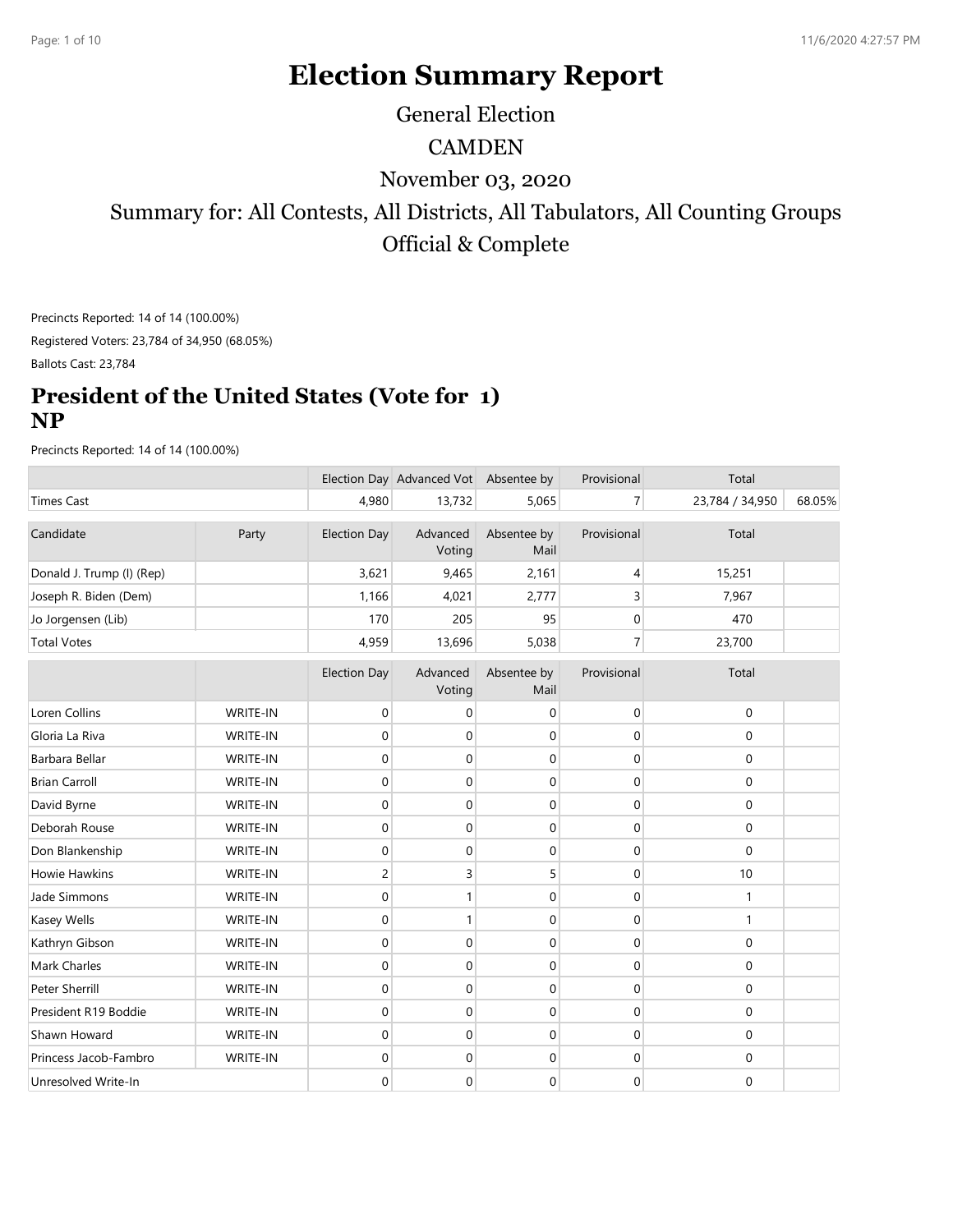## US Senate (Perdue) (Vote for 1) NP

| Page: 2 of 10                                                                                      |       |                     |                                       |                     |                  |                 | 11/6/2020 4:27:57 PM |
|----------------------------------------------------------------------------------------------------|-------|---------------------|---------------------------------------|---------------------|------------------|-----------------|----------------------|
| <b>US Senate (Perdue) (Vote for 1)</b><br><b>NP</b>                                                |       |                     |                                       |                     |                  |                 |                      |
| Precincts Reported: 14 of 14 (100.00%)                                                             |       |                     |                                       |                     |                  |                 |                      |
|                                                                                                    |       |                     | Election Day Advanced Vot Absentee by |                     | Provisional      | Total           |                      |
| <b>Times Cast</b>                                                                                  |       | 4,980               | 13,732                                | 5,065               | 7 <sup>1</sup>   | 23,784 / 34,950 | 68.05%               |
| Candidate                                                                                          | Party | <b>Election Day</b> | Advanced<br>Voting                    | Absentee by<br>Mail | Provisional      | Total           |                      |
| David A. Perdue (I) (Rep)                                                                          |       | 3,495               | 9,355                                 | 2,133               | 4                | 14,987          |                      |
| Jon Ossoff (Dem)                                                                                   |       | 1,143               | 3,839                                 | 2,482               | $\overline{3}$   | 7,467           |                      |
| Shane Hazel (Lib)                                                                                  |       | 284                 | 432                                   | 179                 | $\mathbf 0$      | 895             |                      |
| <b>Total Votes</b>                                                                                 |       | 4,922               | 13,626                                | 4,794               | 7 <sup>1</sup>   | 23,349          |                      |
|                                                                                                    |       | <b>Election Day</b> | Advanced<br>Voting                    | Absentee by<br>Mail | Provisional      | Total           |                      |
| Unresolved Write-In                                                                                |       | 4                   | 5 <sup>1</sup>                        | $\overline{0}$      | $\overline{0}$   | 9               |                      |
| US Senate (Loeffler) - Special (Vote for 1)<br><b>NP</b><br>Precincts Reported: 14 of 14 (100.00%) |       |                     |                                       |                     |                  |                 |                      |
|                                                                                                    |       |                     | Election Day Advanced Vot Absentee by |                     | Provisional      | Total           |                      |
| <b>Times Cast</b>                                                                                  |       | 4,980               | 13,732                                | 5,065               | 7 <sup>1</sup>   | 23,784 / 34,950 | 68.05%               |
| Candidate                                                                                          | Party | <b>Election Day</b> | Advanced<br>Voting                    | Absentee by<br>Mail | Provisional      | Total           |                      |
| Al Bartell (Ind)                                                                                   |       | 43                  | 56                                    | 26                  | $\boldsymbol{0}$ | 125             |                      |
| Allen Buckley (Ind)                                                                                |       | 55                  | 79                                    | 35                  | $\pmb{0}$        | 169             |                      |
| Doug Collins (Rep)                                                                                 |       | 1,311               | 3,754                                 | 847                 | $\mathbf{1}$     | 5,913           |                      |
| John Fortuin (Grn)                                                                                 |       | 34                  | 35                                    | 28                  | $\boldsymbol{0}$ | 97              |                      |
| Derrick E. Grayson (Rep)                                                                           |       | 230                 | 530                                   | 109                 | $\mathbf{0}$     | 869             |                      |

# US Senate (Loeffler) - Special (Vote for 1) NP

| Candidate                                                | Party    | Election Day        | Advanced<br>Voting                    | Absentee by<br>Mail | Provisional      | тотаг            |        |
|----------------------------------------------------------|----------|---------------------|---------------------------------------|---------------------|------------------|------------------|--------|
| David A. Perdue (I) (Rep)                                |          | 3,495               | 9,355                                 | 2,133               | 4                | 14,987           |        |
| Jon Ossoff (Dem)                                         |          | 1,143               | 3,839                                 | 2,482               | 3                | 7,467            |        |
| Shane Hazel (Lib)                                        |          | 284                 | 432                                   | 179                 | 0                | 895              |        |
| <b>Total Votes</b>                                       |          | 4,922               | 13,626                                | 4,794               | $\overline{7}$   | 23,349           |        |
|                                                          |          | <b>Election Day</b> | Advanced                              | Absentee by         | Provisional      | Total            |        |
|                                                          |          |                     | Voting                                | Mail                |                  |                  |        |
| Unresolved Write-In                                      |          | 4                   | 5 <sup>1</sup>                        | $\overline{0}$      | $\overline{0}$   | 9                |        |
| US Senate (Loeffler) - Special (Vote for 1)<br><b>NP</b> |          |                     |                                       |                     |                  |                  |        |
| Precincts Reported: 14 of 14 (100.00%)                   |          |                     |                                       |                     |                  |                  |        |
|                                                          |          |                     | Election Day Advanced Vot Absentee by |                     | Provisional      | Total            |        |
| <b>Times Cast</b>                                        |          | 4,980               | 13,732                                | 5,065               | 7 <sup>1</sup>   | 23,784 / 34,950  | 68.05% |
| Candidate                                                | Party    | <b>Election Day</b> | Advanced<br>Voting                    | Absentee by<br>Mail | Provisional      | Total            |        |
| Al Bartell (Ind)                                         |          | 43                  | 56                                    | 26                  | 0                | 125              |        |
| Allen Buckley (Ind)                                      |          | 55                  | 79                                    | 35                  | $\mathbf 0$      | 169              |        |
| Doug Collins (Rep)                                       |          | 1,311               | 3,754                                 | 847                 |                  | 5,913            |        |
| John Fortuin (Grn)                                       |          | 34                  | 35                                    | 28                  | $\mathbf 0$      | 97               |        |
| Derrick E. Grayson (Rep)                                 |          | 230                 | 530                                   | 109                 | 0                | 869              |        |
| Michael Todd Greene (Ind)                                |          | 37                  | 66                                    | 13                  | $\mathbf 0$      | 116              |        |
| Annette Davis Jackson (Rep)                              |          | 153                 | 295                                   | 54                  |                  | 503              |        |
| Deborah Jackson (Dem)                                    |          | 252                 | 939                                   | 589                 | $\mathbf{1}$     | 1,781            |        |
| Jamesia James (Dem)                                      |          | 110                 | 269                                   | 144                 | $\mathbf 0$      | 523              |        |
| A. Wayne Johnson (Rep)                                   |          | 117                 | 245                                   | 50                  | $\mathbf 0$      | 412              |        |
| Tamara Johnson-Shealey<br>(Dem)                          |          | 121                 | 287                                   | 141                 | $\mathbf 1$      | 550              |        |
| Matt Lieberman (Dem)                                     |          | 143                 | 466                                   | 266                 | 0                | 875              |        |
| Kelly Loeffler (I) (Rep)                                 |          | 1,436               | 4,137                                 | 1,057               | $\mathbf{1}$     | 6,631            |        |
| Joy Felicia Slade (Dem)                                  |          | 65                  | 173                                   | 58                  | 0                | 296              |        |
| Brian Slowinski (Lib)                                    |          | 121                 | 162                                   | 50                  | $\mathbf 0$      | 333              |        |
| Valencia Stovall (Ind)                                   |          | 28                  | 53                                    | 23                  | $\pmb{0}$        | 104              |        |
| Ed Tarver (Dem)                                          |          | 21                  | 42                                    | $46\,$              | $\mathbf 0$      | 109              |        |
| Kandiss Taylor (Rep)                                     |          | 109                 | 271                                   | $40\,$              | $\pmb{0}$        | 420              |        |
| Raphael Warnock (Dem)                                    |          | 343                 | 1,429                                 | 1,194               | $\mathbf{1}$     | 2,967            |        |
| Richard Dien Winfield (Dem)                              |          | 19                  | 63                                    | 42                  | $\mathbf 0$      | 124              |        |
| <b>Total Votes</b>                                       |          | 4,748               | 13,351                                | 4,812               | $6 \overline{6}$ | 22,917           |        |
|                                                          |          | <b>Election Day</b> | Advanced<br>Voting                    | Absentee by<br>Mail | Provisional      | Total            |        |
| Rod Mack                                                 | WRITE-IN | 0                   | $\mathbf 0$                           | 0                   | $\pmb{0}$        | $\pmb{0}$        |        |
| Unresolved Write-In                                      |          | $\overline{0}$      | $\overline{0}$                        | $\overline{0}$      | $\overline{0}$   | $\boldsymbol{0}$ |        |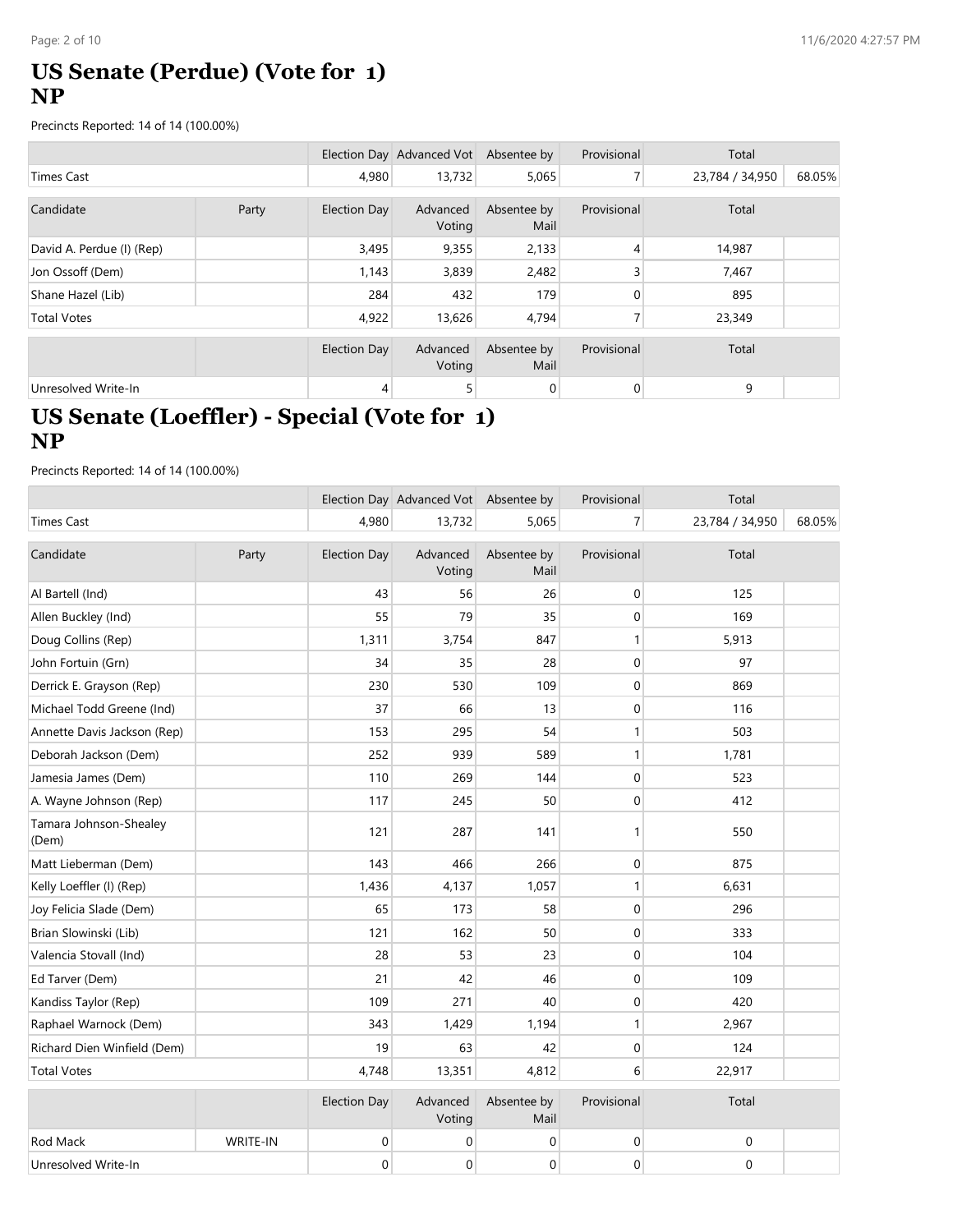# Public Service Commission District 1 (Vote for 1) NP

| Page: 3 of 10<br><b>Public Service Commission District 1 (Vote for 1)</b><br><b>NP</b><br>Precincts Reported: 14 of 14 (100.00%)<br>Election Day Advanced Vot Absentee by<br>Provisional<br>Total<br>Times Cast<br>4,980<br>13,732<br>5,065<br>7 <sup>1</sup><br>23,784 / 34,950 |                      |
|----------------------------------------------------------------------------------------------------------------------------------------------------------------------------------------------------------------------------------------------------------------------------------|----------------------|
|                                                                                                                                                                                                                                                                                  |                      |
|                                                                                                                                                                                                                                                                                  |                      |
|                                                                                                                                                                                                                                                                                  |                      |
|                                                                                                                                                                                                                                                                                  | 11/6/2020 4:27:57 PM |
|                                                                                                                                                                                                                                                                                  |                      |
|                                                                                                                                                                                                                                                                                  |                      |
|                                                                                                                                                                                                                                                                                  | 68.05%               |
| Provisional<br>Candidate<br>Party<br>Absentee by<br>Total<br><b>Election Day</b><br>Advanced<br>Voting<br>Mail                                                                                                                                                                   |                      |
| 2,147<br>14,708<br>Jason Shaw (I) (Rep)<br>3,386<br>9,172<br>3                                                                                                                                                                                                                   |                      |
| $\overline{3}$<br>Robert G. Bryant (Dem)<br>1,036<br>3,610<br>2,506<br>7,155                                                                                                                                                                                                     |                      |
| Elizabeth Melton (Lib)<br>$\mathbf 0$<br>367<br>598<br>211<br>1,176                                                                                                                                                                                                              |                      |
| 4,789<br>4,864<br>6<br><b>Total Votes</b><br>13,380<br>23,039                                                                                                                                                                                                                    |                      |
| Absentee by<br>Provisional<br>Total<br><b>Election Day</b><br>Advanced<br>Voting<br>Mail                                                                                                                                                                                         |                      |
| $\overline{0}$<br>Unresolved Write-In<br>$\overline{0}$<br>$\overline{2}$                                                                                                                                                                                                        |                      |
| <b>Public Service Commission District 4 (Vote for 1)</b><br><b>NP</b><br>Precincts Reported: 14 of 14 (100.00%)                                                                                                                                                                  |                      |

# Public Service Commission District 4 (Vote for 1) NP

| Candidate                                                                               | Party | <b>Election Day</b> | Advanced<br>Voting                    | Absentee by<br>Mail | Provisional    | Total           |        |
|-----------------------------------------------------------------------------------------|-------|---------------------|---------------------------------------|---------------------|----------------|-----------------|--------|
| Jason Shaw (I) (Rep)                                                                    |       | 3,386               | 9,172                                 | 2,147               | 3              | 14,708          |        |
| Robert G. Bryant (Dem)                                                                  |       | 1,036               | 3,610                                 | 2,506               | $\overline{3}$ | 7,155           |        |
| Elizabeth Melton (Lib)                                                                  |       | 367                 | 598                                   | 211                 | $\mathbf 0$    | 1,176           |        |
| <b>Total Votes</b>                                                                      |       | 4,789               | 13,380                                | 4,864               | 6              | 23,039          |        |
|                                                                                         |       | <b>Election Day</b> | Advanced<br>Voting                    | Absentee by<br>Mail | Provisional    | Total           |        |
| Unresolved Write-In                                                                     |       |                     |                                       | $\overline{0}$      | $\overline{0}$ | $\overline{2}$  |        |
| <b>NP</b><br>Precincts Reported: 14 of 14 (100.00%)                                     |       |                     | Election Day Advanced Vot Absentee by |                     | Provisional    | Total           |        |
| <b>Times Cast</b>                                                                       |       | 4,980               | 13,732                                | 5,065               | 7 <sup>1</sup> | 23,784 / 34,950 | 68.05% |
|                                                                                         |       |                     |                                       |                     |                |                 |        |
| Candidate                                                                               | Party | <b>Election Day</b> | Advanced<br>Voting                    | Absentee by<br>Mail | Provisional    | Total           |        |
| Lauren Bubba McDonald, Jr.<br>$(I)$ (Rep)                                               |       | 3,372               | 9,091                                 | 2,099               | $\overline{2}$ | 14,564          |        |
| Daniel Blackman (Dem)                                                                   |       | 1,033               | 3,636                                 | 2,487               | $\overline{4}$ | 7,160           |        |
| Nathan Wilson (Lib)                                                                     |       | 339                 | 512                                   | 177                 | $\mathbf 0$    | 1,028           |        |
| <b>Total Votes</b>                                                                      |       | 4,744               | 13,239                                | 4,763               | 6              | 22,752          |        |
|                                                                                         |       | <b>Election Day</b> | Advanced<br>Voting                    | Absentee by<br>Mail | Provisional    | Total           |        |
| Unresolved Write-In                                                                     |       | 3                   | 3 <sup>1</sup>                        | $\pmb{0}$           | $\overline{0}$ | 6               |        |
| US House District 1 (Vote for 1)<br><b>NP</b><br>Precincts Reported: 14 of 14 (100.00%) |       |                     |                                       |                     |                |                 |        |
|                                                                                         |       |                     |                                       |                     |                |                 |        |

# US House District 1 (Vote for 1) NP

|                                                                                         |       |                     | Voting                                | Mail                |                     |                 |        |
|-----------------------------------------------------------------------------------------|-------|---------------------|---------------------------------------|---------------------|---------------------|-----------------|--------|
| Lauren Bubba McDonald, Jr.<br>$(1)$ (Rep)                                               |       | 3,372               | 9,091                                 | 2,099               | $\overline{2}$      | 14,564          |        |
| Daniel Blackman (Dem)                                                                   |       | 1,033               | 3,636                                 | 2,487               | 4                   | 7,160           |        |
| Nathan Wilson (Lib)                                                                     |       | 339                 | 512                                   | 177                 | $\mathbf 0$         | 1,028           |        |
| <b>Total Votes</b>                                                                      |       | 4,744               | 13,239                                | 4,763               | 6                   | 22,752          |        |
|                                                                                         |       | <b>Election Day</b> | Advanced<br>Voting                    | Absentee by<br>Mail | Provisional         | Total           |        |
| Unresolved Write-In                                                                     |       | 3                   | $\overline{3}$                        | 0                   | $\mathsf{O}\xspace$ | 6               |        |
| US House District 1 (Vote for 1)<br><b>NP</b><br>Precincts Reported: 14 of 14 (100.00%) |       |                     |                                       |                     |                     |                 |        |
|                                                                                         |       |                     |                                       |                     |                     |                 |        |
|                                                                                         |       |                     | Election Day Advanced Vot Absentee by |                     | Provisional         | Total           |        |
| <b>Times Cast</b>                                                                       |       | 4,980               | 13,732                                | 5,065               | 7 <sup>1</sup>      | 23,784 / 34,950 | 68.05% |
|                                                                                         | Party | <b>Election Day</b> | Advanced<br>Voting                    | Absentee by<br>Mail | Provisional         | Total           |        |
| Earl L. "Buddy" Carter (I) (Rep)                                                        |       | 3,561               | 9,409                                 | 2,247               | 3                   | 15,220          |        |
| Joyce Marie Griggs (Dem)                                                                |       | 1,188               | 3,889                                 | 2,635               | 3                   | 7,715           |        |
| <b>Total Votes</b>                                                                      |       | 4,749               | 13,298                                | 4,882               | 6                   | 22,935          |        |
| Candidate                                                                               |       | <b>Election Day</b> | Advanced<br>Voting                    | Absentee by<br>Mail | Provisional         | Total           |        |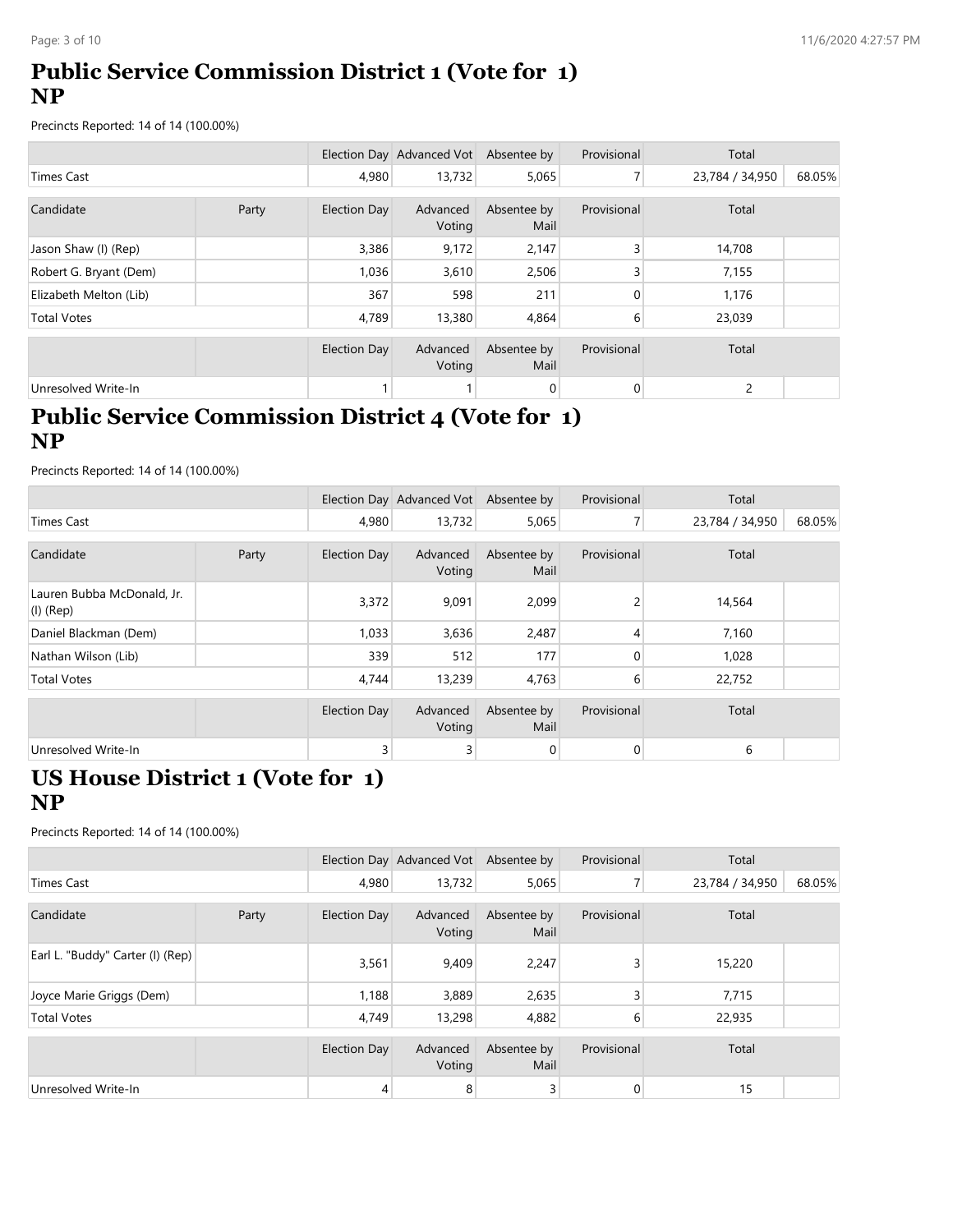#### State Senate District 3 (Vote for 1) NP

| Page: 4 of 10                                             |          |                     |                                       |                              |                |                 | 11/6/2020 4:27:57 PM |
|-----------------------------------------------------------|----------|---------------------|---------------------------------------|------------------------------|----------------|-----------------|----------------------|
| <b>State Senate District 3 (Vote for 1)</b><br><b>NP</b>  |          |                     |                                       |                              |                |                 |                      |
| Precincts Reported: 14 of 14 (100.00%)                    |          |                     |                                       |                              |                |                 |                      |
|                                                           |          |                     | Election Day Advanced Vot Absentee by |                              | Provisional    | Total           |                      |
| Times Cast                                                |          | 4,980               | 13,732                                | 5,065                        | 7 <sup>1</sup> | 23,784 / 34,950 | 68.05%               |
| Candidate                                                 | Party    | <b>Election Day</b> | Advanced<br>Voting                    | Absentee by<br>Mail          | Provisional    | Total           |                      |
| Sheila McNeill (Rep)                                      |          | 4,211               | 11,166                                | 3,253                        | 4              | 18,634          |                      |
| <b>Total Votes</b>                                        |          | 4,222               | 11,251                                | 3,384                        | 4              | 18,861          |                      |
|                                                           |          | <b>Election Day</b> | Advanced<br>Voting                    | Absentee by<br>Mail          | Provisional    | Total           |                      |
| Nathan Russo                                              | WRITE-IN | 11                  | 85                                    | 131                          | 0              | 227             |                      |
| Unresolved Write-In                                       |          | 0                   | $\overline{0}$                        | 0                            | $\mathbf 0$    | 0               |                      |
| <b>State House District 174 (Vote for 1)</b><br><b>NP</b> |          |                     |                                       |                              |                |                 |                      |
| Precincts Reported: 3 of 3 (100.00%)                      |          |                     |                                       |                              |                |                 |                      |
|                                                           |          |                     | Election Day Advanced Vot Absentee by |                              | Provisional    | Total           |                      |
| <b>Times Cast</b>                                         |          | 802                 | 2,211                                 | 636                          | $\overline{0}$ | 3,649 / 5,754   | 63.42%               |
| Candidate                                                 | Party    | <b>Election Day</b> | Voting                                | Advanced Absentee by<br>Mail | Provisional    | Total           |                      |
| John L. Corbett (I) (Rep)                                 |          | 690                 | 1,883                                 | 422                          | $\mathbf 0$    | 2,995           |                      |
| <b>Total Votes</b>                                        |          | 690                 | 1,883                                 | 422                          | $\overline{0}$ | 2,995           |                      |
|                                                           |          | <b>Election Day</b> | Advanced<br>Voting                    | Absentee by<br>Mail          | Provisional    | Total           |                      |
| Unresolved Write-In                                       |          | 3 <sup>1</sup>      | 5 <sup>2</sup>                        | $6 \mid$                     | $\overline{0}$ | 14              |                      |

#### State House District 174 (Vote for 1) NP

| Candidate                                                                                           | Party    | <b>Election Day</b> | Advanced<br>Voting                    | Absentee by<br>Mail | Provisional      | Total           |        |
|-----------------------------------------------------------------------------------------------------|----------|---------------------|---------------------------------------|---------------------|------------------|-----------------|--------|
| Sheila McNeill (Rep)                                                                                |          | 4,211               | 11,166                                | 3,253               | 4                | 18,634          |        |
| <b>Total Votes</b>                                                                                  |          | 4,222               | 11,251                                | 3,384               | 4                | 18,861          |        |
|                                                                                                     |          | <b>Election Day</b> | Advanced<br>Voting                    | Absentee by<br>Mail | Provisional      | Total           |        |
| Nathan Russo                                                                                        | WRITE-IN | 11                  | 85                                    | 131                 | 0                | 227             |        |
| Unresolved Write-In                                                                                 |          |                     | $\overline{0}$                        | $\mathbf 0$         | $\mathbf 0$      | $\mathbf 0$     |        |
| State House District 174 (Vote for 1)<br><b>NP</b><br>Precincts Reported: 3 of 3 (100.00%)          |          |                     |                                       |                     |                  |                 |        |
|                                                                                                     |          |                     | Election Day Advanced Vot Absentee by |                     | Provisional      | Total           |        |
| <b>Times Cast</b>                                                                                   |          | 802                 | 2,211                                 | 636                 | $\overline{0}$   | 3,649 / 5,754   | 63.42% |
| Candidate                                                                                           | Party    | <b>Election Day</b> | Advanced<br>Voting                    | Absentee by<br>Mail | Provisional      | Total           |        |
| John L. Corbett (I) (Rep)                                                                           |          | 690                 | 1,883                                 | 422                 | $\boldsymbol{0}$ | 2,995           |        |
| <b>Total Votes</b>                                                                                  |          | 690                 | 1,883                                 | 422                 | $\mathbf 0$      | 2,995           |        |
|                                                                                                     |          | <b>Election Day</b> | Advanced<br>Voting                    | Absentee by<br>Mail | Provisional      | Total           |        |
| Unresolved Write-In                                                                                 |          | 3                   | 5 <sup>1</sup>                        | 6                   | $\overline{0}$   | 14              |        |
| <b>State House District 180 (Vote for 1)</b><br><b>NP</b><br>Precincts Reported: 11 of 11 (100.00%) |          |                     | Election Day Advanced Vot Absentee by |                     | Provisional      | Total           |        |
| <b>Times Cast</b>                                                                                   |          | 4,178               | 11,521                                | 4,429               | $\overline{7}$   | 20,135 / 29,196 | 68.96% |
|                                                                                                     |          |                     |                                       |                     |                  |                 |        |
| Candidate                                                                                           | Party    | <b>Election Day</b> | Advanced<br>Voting                    | Absentee by<br>Mail | Provisional      | Total           |        |
| Steven Sainz (I) (Rep)                                                                              |          | 3,574               | 9,464                                 | 2,897               | 4                | 15,939          |        |
| <b>Total Votes</b>                                                                                  |          | 3,574               | 9,464                                 | 2,897               | $\overline{A}$   | 15,939          |        |
|                                                                                                     |          | <b>Election Day</b> | Advanced<br>Voting                    | Absentee by<br>Mail | Provisional      | Total           |        |
| Unresolved Write-In                                                                                 |          | 24                  | 45                                    | 18                  | $\overline{0}$   | 87              |        |

# State House District 180 (Vote for 1) NP

| <b>Times Cast</b>                      |       | 802                 | 2,211                                 | 636                 | $\overline{0}$ | 3,649 / 5,754   | 63.42% |
|----------------------------------------|-------|---------------------|---------------------------------------|---------------------|----------------|-----------------|--------|
| Candidate                              | Party | <b>Election Day</b> | Advanced<br>Voting                    | Absentee by<br>Mail | Provisional    | Total           |        |
| John L. Corbett (I) (Rep)              |       | 690                 | 1,883                                 | 422                 | 0              | 2,995           |        |
| <b>Total Votes</b>                     |       | 690                 | 1,883                                 | 422                 | $\mathbf 0$    | 2,995           |        |
|                                        |       | <b>Election Day</b> | Advanced<br>Voting                    | Absentee by<br>Mail | Provisional    | Total           |        |
| Unresolved Write-In                    |       |                     | 5 <sup>1</sup>                        | $6 \mid$            | $\overline{0}$ | 14              |        |
| <b>NP</b>                              |       |                     |                                       |                     |                |                 |        |
| Precincts Reported: 11 of 11 (100.00%) |       |                     |                                       |                     |                |                 |        |
|                                        |       |                     | Election Day Advanced Vot Absentee by |                     | Provisional    | Total           |        |
| <b>Times Cast</b>                      |       | 4,178               | 11,521                                | 4,429               | 7 <sup>1</sup> | 20,135 / 29,196 | 68.96% |
| Candidate                              | Party | <b>Election Day</b> | Advanced<br>Voting                    | Absentee by<br>Mail | Provisional    | Total           |        |
| Steven Sainz (I) (Rep)                 |       | 3,574               | 9,464                                 | 2,897               | 4              | 15,939          |        |
| <b>Total Votes</b>                     |       | 3,574               | 9,464                                 | 2,897               | 4              | 15,939          |        |
|                                        |       | <b>Election Day</b> | Advanced<br>Voting                    | Absentee by<br>Mail | Provisional    | Total           |        |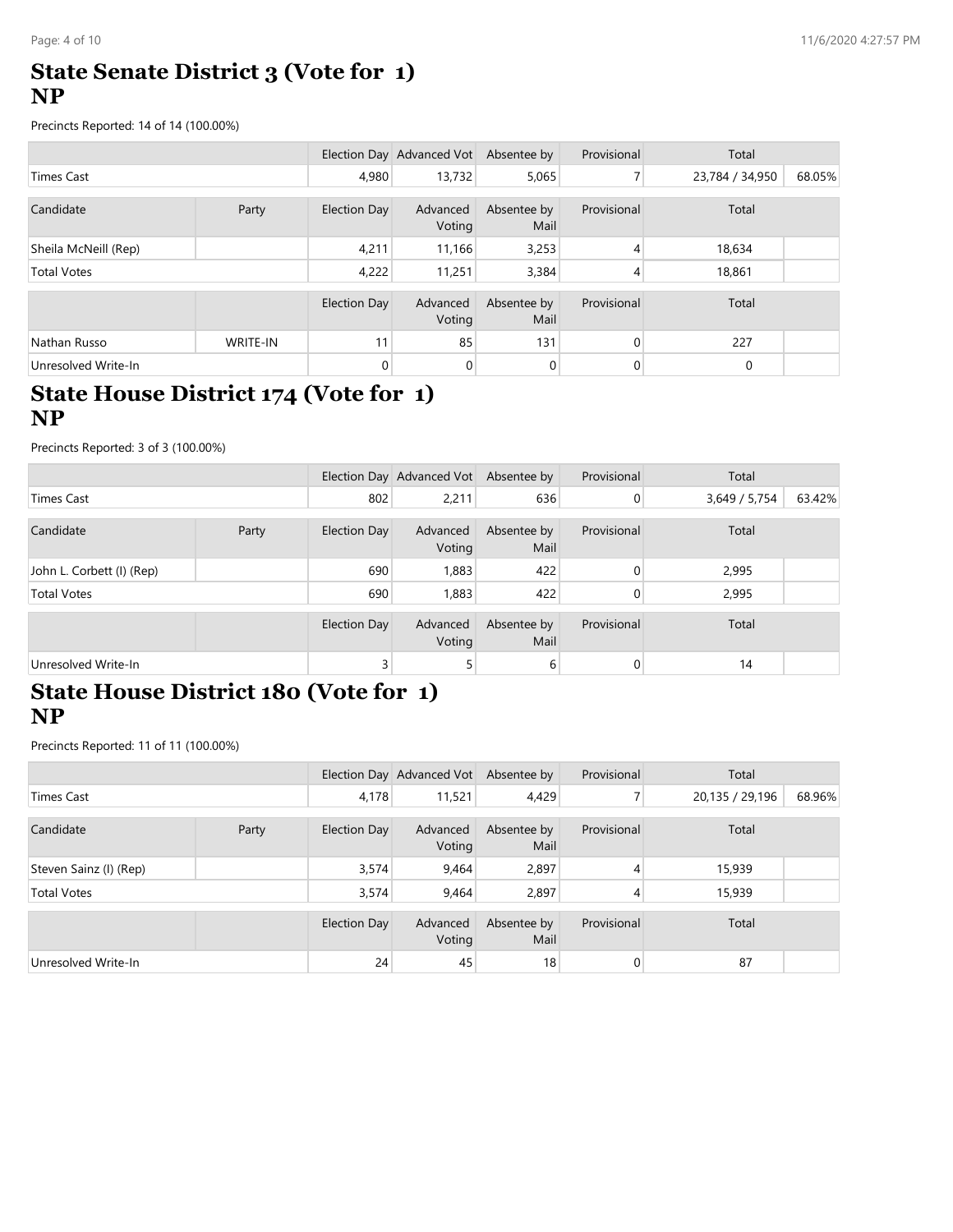# District Attorney - Brunswick (Vote for 1) NP

| Page: 5 of 10                                                                                      |       |                     |                                       |                              |                  |                 | 11/6/2020 4:27:57 PM |
|----------------------------------------------------------------------------------------------------|-------|---------------------|---------------------------------------|------------------------------|------------------|-----------------|----------------------|
| <b>District Attorney - Brunswick (Vote for 1)</b><br><b>NP</b>                                     |       |                     |                                       |                              |                  |                 |                      |
| Precincts Reported: 14 of 14 (100.00%)                                                             |       |                     |                                       |                              |                  |                 |                      |
|                                                                                                    |       |                     | Election Day Advanced Vot Absentee by |                              | Provisional      | Total           |                      |
| <b>Times Cast</b>                                                                                  |       | 4,980               | 13,732                                | 5,065                        | 7 <sup>1</sup>   | 23,784 / 34,950 | 68.05%               |
| Candidate                                                                                          | Party | <b>Election Day</b> | Advanced<br>Voting                    | Absentee by<br>Mail          | Provisional      | Total           |                      |
| Jackie Johnson (I) (Rep)                                                                           |       | 2,946               | 7,973                                 | 2,031                        | 4                | 12,954          |                      |
| Keith Higgins (Ind)                                                                                |       | 1,726               | 4,888                                 | 2,573                        | 2                | 9,189           |                      |
| <b>Total Votes</b>                                                                                 |       | 4,672               | 12,861                                | 4,604                        | 6                | 22,143          |                      |
|                                                                                                    |       | <b>Election Day</b> | Advanced<br>Voting                    | Absentee by<br>Mail          | Provisional      | Total           |                      |
| Unresolved Write-In                                                                                |       | 8 <sup>1</sup>      | 16                                    | 3                            | $\mathbf 0$      | 27              |                      |
| <b>Clerk of Superior Court (Vote for 1)</b><br><b>NP</b><br>Precincts Reported: 14 of 14 (100.00%) |       |                     |                                       |                              |                  |                 |                      |
|                                                                                                    |       |                     | Election Day Advanced Vot Absentee by |                              | Provisional      | Total           |                      |
| Times Cast                                                                                         |       | 4,980               | 13,732                                | 5,065                        | 7 <sup>1</sup>   | 23,784 / 34,950 | 68.05%               |
| Candidate                                                                                          | Party | <b>Election Day</b> | Voting                                | Advanced Absentee by<br>Mail | Provisional      | Total           |                      |
| Joy Lynn Turner (I) (Rep)                                                                          |       | 4,329               | 11,510                                | 3,508                        | 4                | 19,351          |                      |
| <b>Total Votes</b>                                                                                 |       | 4,329               | 11,510                                | 3,508                        | $\overline{4}$   | 19,351          |                      |
|                                                                                                    |       | Election Day        | Advanced<br>Voting                    | Absentee by<br>Mail          | Provisional      | Total           |                      |
| Unresolved Write-In                                                                                |       | 19                  | 24                                    | 23                           | $\boldsymbol{0}$ | 66              |                      |

### Clerk of Superior Court (Vote for 1) NP

| Candidate                                                                                          | Party | <b>Election Day</b> | Advanced<br>Voting                    | Absentee by<br>Mail | Provisional      | Total           |        |
|----------------------------------------------------------------------------------------------------|-------|---------------------|---------------------------------------|---------------------|------------------|-----------------|--------|
| Jackie Johnson (I) (Rep)                                                                           |       | 2,946               | 7,973                                 | 2,031               | 4                | 12,954          |        |
| Keith Higgins (Ind)                                                                                |       | 1,726               | 4,888                                 | 2,573               | $\overline{c}$   | 9,189           |        |
| <b>Total Votes</b>                                                                                 |       | 4,672               | 12,861                                | 4,604               | 6                | 22,143          |        |
|                                                                                                    |       | <b>Election Day</b> | Advanced<br>Voting                    | Absentee by<br>Mail | Provisional      | Total           |        |
| Unresolved Write-In                                                                                |       | 8                   | 16                                    | $\overline{3}$      | $\boldsymbol{0}$ | 27              |        |
| <b>Clerk of Superior Court (Vote for 1)</b><br><b>NP</b><br>Precincts Reported: 14 of 14 (100.00%) |       |                     |                                       |                     |                  |                 |        |
|                                                                                                    |       |                     |                                       |                     |                  |                 |        |
|                                                                                                    |       |                     | Election Day Advanced Vot Absentee by |                     | Provisional      | Total           |        |
| <b>Times Cast</b>                                                                                  |       | 4,980               | 13,732                                | 5,065               | $\overline{7}$   | 23,784 / 34,950 | 68.05% |
| Candidate                                                                                          | Party | <b>Election Day</b> | Advanced<br>Voting                    | Absentee by<br>Mail | Provisional      | Total           |        |
| Joy Lynn Turner (I) (Rep)                                                                          |       | 4,329               | 11,510                                | 3,508               | 4                | 19,351          |        |
| <b>Total Votes</b>                                                                                 |       | 4,329               | 11,510                                | 3,508               | $\overline{A}$   | 19,351          |        |
|                                                                                                    |       | <b>Election Day</b> | Advanced<br>Voting                    | Absentee by<br>Mail | Provisional      | Total           |        |
| Unresolved Write-In                                                                                |       | 19                  | 24                                    | 23                  | $\boldsymbol{0}$ | 66              |        |
| <b>Sheriff (Vote for 1)</b><br><b>NP</b><br>Precincts Reported: 14 of 14 (100.00%)                 |       |                     |                                       |                     |                  |                 |        |
|                                                                                                    |       |                     | Election Day Advanced Vot Absentee by |                     | Provisional      | Total           |        |
| <b>Times Cast</b>                                                                                  |       | 4,980               | 13,732                                | 5,065               | $\overline{7}$   | 23,784 / 34,950 | 68.05% |
| Candidate                                                                                          | Party | <b>Election Day</b> | Advanced<br>Voting                    | Absentee by<br>Mail | Provisional      | Total           |        |
| Jim Proctor (I) (Ind)                                                                              |       | 4,403               | 11,993                                | 4,006               | 4                | 20,406          |        |
| <b>Total Votes</b>                                                                                 |       | 4,403               | 11,993                                | 4,006               | $\overline{A}$   | 20,406          |        |
|                                                                                                    |       | <b>Election Day</b> | Advanced<br>Voting                    | Absentee by<br>Mail | Provisional      | Total           |        |
| Unresolved Write-In                                                                                |       | 33                  | 57                                    | 18                  | $\overline{0}$   | 108             |        |

# Sheriff (Vote for 1) NP

| <b>Times Cast</b>                                                                  |       | 4,980               | 13,732                                | 5,065               | $\overline{7}$ | 23,784 / 34,950 | 68.05% |
|------------------------------------------------------------------------------------|-------|---------------------|---------------------------------------|---------------------|----------------|-----------------|--------|
| Candidate                                                                          | Party | <b>Election Day</b> | Advanced<br>Voting                    | Absentee by<br>Mail | Provisional    | Total           |        |
| Joy Lynn Turner (I) (Rep)                                                          |       | 4,329               | 11,510                                | 3,508               | 4              | 19,351          |        |
| <b>Total Votes</b>                                                                 |       | 4,329               | 11,510                                | 3,508               | $\vert$        | 19,351          |        |
|                                                                                    |       | <b>Election Day</b> | Advanced<br>Voting                    | Absentee by<br>Mail | Provisional    | Total           |        |
| Unresolved Write-In                                                                |       | 19                  | 24                                    | $23\,$              | $\overline{0}$ | 66              |        |
| <b>Sheriff (Vote for 1)</b><br><b>NP</b><br>Precincts Reported: 14 of 14 (100.00%) |       |                     |                                       |                     |                |                 |        |
|                                                                                    |       |                     | Election Day Advanced Vot Absentee by |                     | Provisional    | Total           |        |
|                                                                                    |       |                     |                                       |                     |                |                 |        |
| <b>Times Cast</b>                                                                  |       | 4,980               | 13,732                                | 5,065               | $\overline{7}$ | 23,784 / 34,950 | 68.05% |
| Candidate                                                                          | Party | <b>Election Day</b> | Advanced<br>Voting                    | Absentee by<br>Mail | Provisional    | Total           |        |
| Jim Proctor (I) (Ind)                                                              |       | 4,403               | 11,993                                | 4,006               | 4              | 20,406          |        |
| <b>Total Votes</b>                                                                 |       | 4,403               | 11,993                                | 4,006               | 4              | 20,406          |        |
|                                                                                    |       | <b>Election Day</b> | Advanced<br>Voting                    | Absentee by<br>Mail | Provisional    | Total           |        |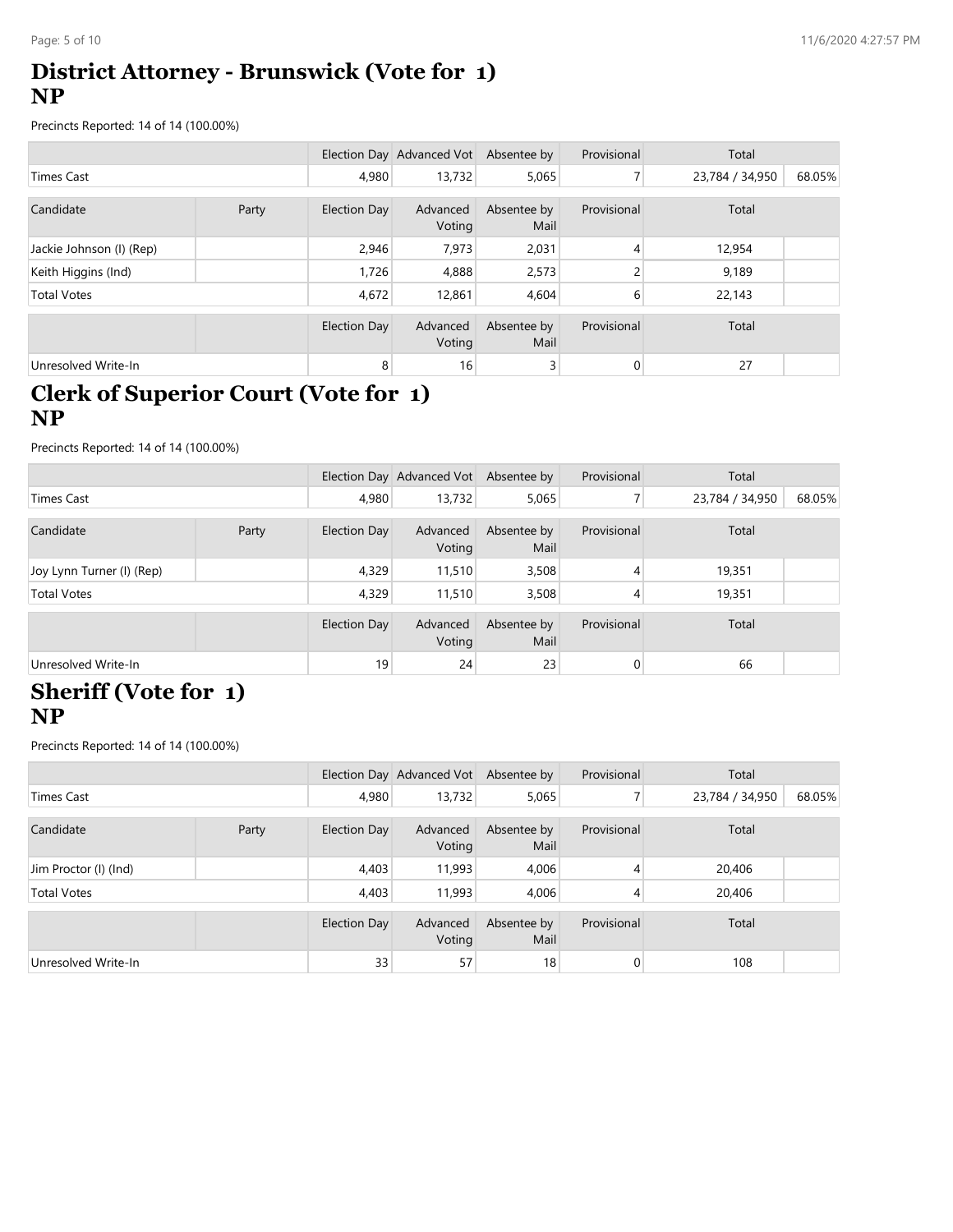## Tax Commissioner (Vote for 1) NP

| Page: 6 of 10                                                                      |       |                     |                                       |                     |                |                 | 11/6/2020 4:27:57 PM |
|------------------------------------------------------------------------------------|-------|---------------------|---------------------------------------|---------------------|----------------|-----------------|----------------------|
| Tax Commissioner (Vote for 1)<br><b>NP</b>                                         |       |                     |                                       |                     |                |                 |                      |
| Precincts Reported: 14 of 14 (100.00%)                                             |       |                     |                                       |                     |                |                 |                      |
|                                                                                    |       |                     | Election Day Advanced Vot Absentee by |                     | Provisional    | Total           |                      |
| <b>Times Cast</b>                                                                  |       | 4,980               | 13,732                                | 5,065               | 7 <sup>1</sup> | 23,784 / 34,950 | 68.05%               |
| Candidate                                                                          | Party | <b>Election Day</b> | Advanced<br>Voting                    | Absentee by<br>Mail | Provisional    | Total           |                      |
| Beth Soles (I) (Rep)                                                               |       | 4,393               | 11,754                                | 3,689               | 4              | 19,840          |                      |
| <b>Total Votes</b>                                                                 |       | 4,393               | 11,754                                | 3,689               | $\overline{4}$ | 19,840          |                      |
|                                                                                    |       | <b>Election Day</b> | Advanced<br>Voting                    | Absentee by<br>Mail | Provisional    | Total           |                      |
| Unresolved Write-In                                                                |       | 20                  | 37                                    | 19                  | $\overline{0}$ | 76              |                      |
| <b>Coroner (Vote for 1)</b><br><b>NP</b><br>Precincts Reported: 14 of 14 (100.00%) |       |                     |                                       |                     |                |                 |                      |
|                                                                                    |       |                     | Election Day Advanced Vot Absentee by |                     | Provisional    | Total           |                      |
| <b>Times Cast</b>                                                                  |       | 4,980               | 13,732                                | 5,065               | 7 <sup>1</sup> | 23,784 / 34,950 | 68.05%               |
| Candidate                                                                          | Party | <b>Election Day</b> | Advanced<br>Voting                    | Absentee by<br>Mail | Provisional    | Total           |                      |
| Wayne Peeples (Rep)                                                                |       | 4,346               | 11,630                                | 3,551               | $\overline{4}$ | 19,531          |                      |
| <b>Total Votes</b>                                                                 |       | 4,346               | 11,630                                | 3,551               | $\overline{4}$ | 19,531          |                      |
|                                                                                    |       | <b>Election Day</b> | Advanced<br>Voting                    | Absentee by<br>Mail | Provisional    | Total           |                      |
| Unresolved Write-In                                                                |       | 18                  | 29                                    | 16                  | $\overline{0}$ | 63              |                      |

#### Coroner (Vote for 1) NP

| <b>Times Cast</b>                                                                                     |       | 4,980               | 13,732                                | 5,065               | 7 <sup>1</sup>   | 23,784 / 34,950 | 68.05% |
|-------------------------------------------------------------------------------------------------------|-------|---------------------|---------------------------------------|---------------------|------------------|-----------------|--------|
| Candidate                                                                                             | Party | <b>Election Day</b> | Advanced<br>Voting                    | Absentee by<br>Mail | Provisional      | Total           |        |
| Beth Soles (I) (Rep)                                                                                  |       | 4,393               | 11,754                                | 3,689               | 4                | 19,840          |        |
| <b>Total Votes</b>                                                                                    |       | 4,393               | 11,754                                | 3,689               | 4                | 19,840          |        |
|                                                                                                       |       | <b>Election Day</b> | Advanced<br>Voting                    | Absentee by<br>Mail | Provisional      | Total           |        |
| Unresolved Write-In                                                                                   |       | 20                  | 37                                    | 19                  | $\boldsymbol{0}$ | 76              |        |
| <b>Coroner (Vote for 1)</b><br><b>NP</b><br>Precincts Reported: 14 of 14 (100.00%)                    |       |                     |                                       |                     |                  |                 |        |
|                                                                                                       |       |                     | Election Day Advanced Vot Absentee by |                     | Provisional      | Total           |        |
| <b>Times Cast</b>                                                                                     |       | 4,980               | 13,732                                | 5,065               | 7 <sup>1</sup>   | 23,784 / 34,950 | 68.05% |
| Candidate                                                                                             | Party | <b>Election Day</b> | Advanced<br>Voting                    | Absentee by<br>Mail | Provisional      | Total           |        |
| Wayne Peeples (Rep)                                                                                   |       | 4,346               | 11,630                                | 3,551               | 4                | 19,531          |        |
| <b>Total Votes</b>                                                                                    |       | 4,346               | 11,630                                | 3,551               | $\overline{A}$   | 19,531          |        |
|                                                                                                       |       | <b>Election Day</b> | Advanced<br>Voting                    | Absentee by<br>Mail | Provisional      | Total           |        |
| Unresolved Write-In                                                                                   |       | 18                  | 29                                    | 16                  | $\overline{0}$   | 63              |        |
| <b>County Commission District 1 (Vote for 1)</b><br><b>NP</b><br>Precincts Reported: 5 of 5 (100.00%) |       |                     |                                       |                     |                  |                 |        |
|                                                                                                       |       |                     | Election Day Advanced Vot Absentee by |                     | Provisional      | Total           |        |
| <b>Times Cast</b>                                                                                     |       | 1,321               | 2,659                                 | 1,117               | $\mathbf{1}$     | 5,098 / 7,293   | 69.90% |
| Candidate                                                                                             | Party | <b>Election Day</b> | Advanced<br>Voting                    | Absentee by<br>Mail | Provisional      | Total           |        |
| Lannie E. Brant (I) (Rep)                                                                             |       | 858                 | 1,631                                 | 413                 | $\mathbf{1}$     | 2,903           |        |
| Kevin M. Walker (Dem)                                                                                 |       | 403                 | 937                                   | 668                 | $\overline{0}$   | 2,008           |        |
| <b>Total Votes</b>                                                                                    |       | 1,261               | 2,568                                 | 1,081               | 1                | 4,911           |        |
|                                                                                                       |       | <b>Election Day</b> | Advanced<br>Voting                    | Absentee by<br>Mail | Provisional      | Total           |        |

# County Commission District 1 (Vote for 1) NP

| <b>Times Cast</b>                    |       | 4,980               | 13,732                                | 5,065               | 7 <sup>1</sup> | 23,784 / 34,950 | 68.05% |
|--------------------------------------|-------|---------------------|---------------------------------------|---------------------|----------------|-----------------|--------|
| Candidate                            | Party | <b>Election Day</b> | Advanced<br>Voting                    | Absentee by<br>Mail | Provisional    | Total           |        |
| Wayne Peeples (Rep)                  |       | 4,346               | 11,630                                | 3,551               | $\overline{4}$ | 19,531          |        |
| <b>Total Votes</b>                   |       | 4,346               | 11,630                                | 3,551               | 4              | 19,531          |        |
|                                      |       | <b>Election Day</b> | Advanced<br>Voting                    | Absentee by<br>Mail | Provisional    | Total           |        |
| Unresolved Write-In                  |       | 18                  | 29                                    | 16                  | $\overline{0}$ | 63              |        |
| <b>NP</b>                            |       |                     |                                       |                     |                |                 |        |
| Precincts Reported: 5 of 5 (100.00%) |       |                     |                                       |                     |                |                 |        |
|                                      |       |                     | Election Day Advanced Vot Absentee by |                     | Provisional    | Total           |        |
| <b>Times Cast</b>                    |       | 1,321               | 2,659                                 | 1,117               | $\mathbf{1}$   | 5,098 / 7,293   | 69.90% |
| Candidate                            | Party | <b>Election Day</b> | Advanced<br>Voting                    | Absentee by<br>Mail | Provisional    | Total           |        |
| Lannie E. Brant (I) (Rep)            |       | 858                 | 1,631                                 | 413                 |                | 2,903           |        |
| Kevin M. Walker (Dem)                |       | 403                 | 937                                   | 668                 | 0              | 2,008           |        |
| <b>Total Votes</b>                   |       | 1,261               | 2,568                                 | 1,081               |                | 4,911           |        |
|                                      |       | <b>Election Day</b> | Advanced<br>Voting                    | Absentee by<br>Mail | Provisional    | Total           |        |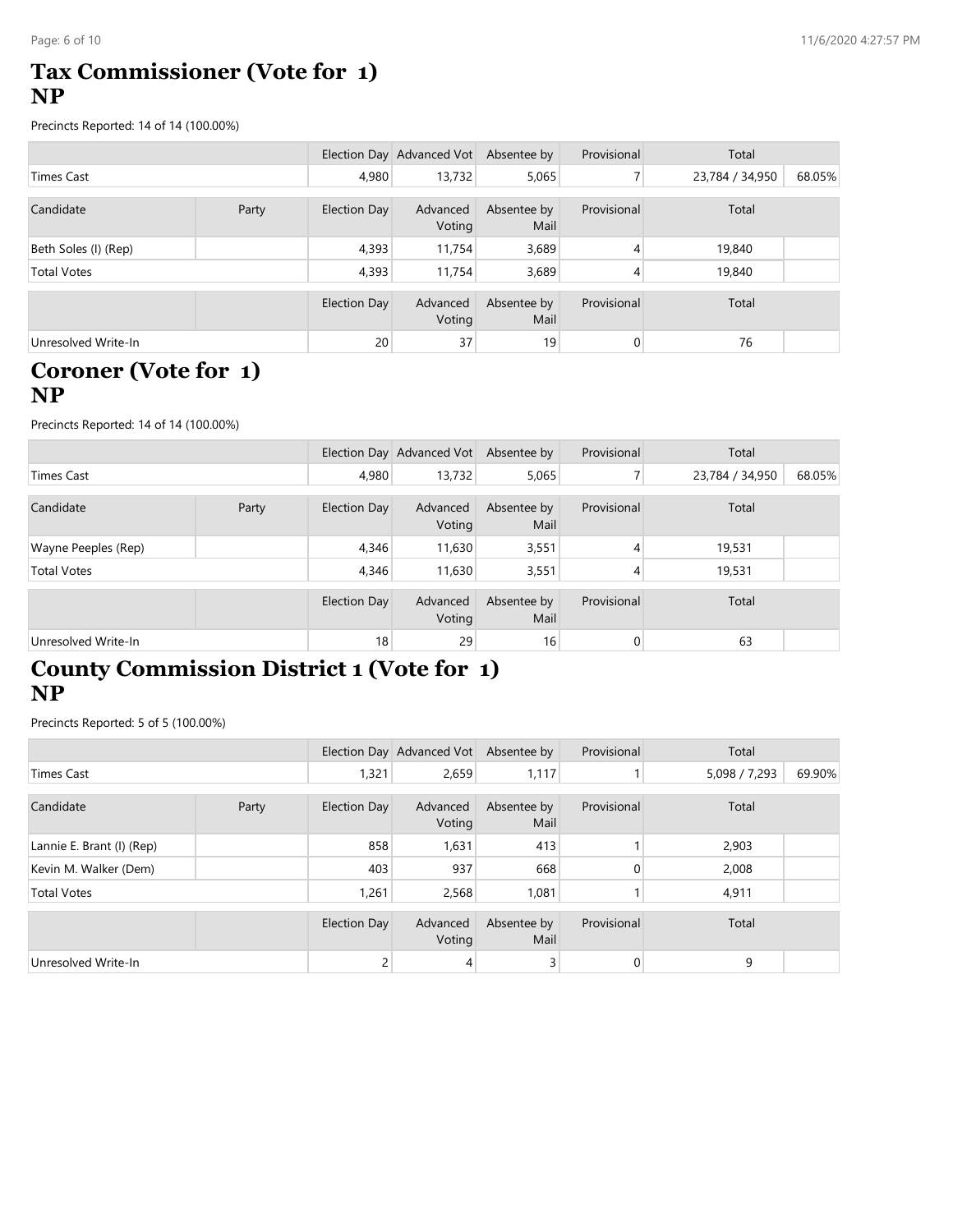### County Commission District 3 (Vote for 1) NP

| Page: 7 of 10                                                                                  |       |                     |                                       |                     |                |               | 11/6/2020 4:27:57 PM |
|------------------------------------------------------------------------------------------------|-------|---------------------|---------------------------------------|---------------------|----------------|---------------|----------------------|
| <b>County Commission District 3 (Vote for 1)</b><br><b>NP</b>                                  |       |                     |                                       |                     |                |               |                      |
| Precincts Reported: 3 of 3 (100.00%)                                                           |       |                     |                                       |                     |                |               |                      |
|                                                                                                |       |                     | Election Day Advanced Vot Absentee by |                     | Provisional    | Total         |                      |
| <b>Times Cast</b>                                                                              |       | 705                 | 1,841                                 | 661                 | 2              | 3,209 / 5,152 | 62.29%               |
| Candidate                                                                                      | Party | <b>Election Day</b> | Advanced<br>Voting                    | Absentee by<br>Mail | Provisional    | Total         |                      |
| Trevor W. Readdick (Rep)                                                                       |       | 624                 | 1,529                                 | 453                 | -1             | 2,607         |                      |
| <b>Total Votes</b>                                                                             |       | 624                 | 1,529                                 | 453                 | $\mathbf{1}$   | 2,607         |                      |
|                                                                                                |       | <b>Election Day</b> | Advanced<br>Voting                    | Absentee by<br>Mail | Provisional    | Total         |                      |
| Unresolved Write-In                                                                            |       | 2                   | $\overline{7}$                        | $\overline{3}$      | $\overline{0}$ | 12            |                      |
| County Commission District 5 (Vote for 1)<br><b>NP</b><br>Precincts Reported: 4 of 4 (100.00%) |       |                     |                                       |                     |                |               |                      |
|                                                                                                |       |                     | Election Day Advanced Vot Absentee by |                     | Provisional    | Total         |                      |
| <b>Times Cast</b>                                                                              |       | 930                 | 2,591                                 | 743                 | $\mathbf 0$    | 4,264 / 6,785 | 62.84%               |
| Candidate                                                                                      | Party | <b>Election Day</b> | Advanced<br>Voting                    | Absentee by<br>Mail | Provisional    | Total         |                      |
| Ben L. Casey (I) (Rep)                                                                         |       | 806                 | 2,186                                 | 519                 | $\pmb{0}$      | 3,511         |                      |
| <b>Total Votes</b>                                                                             |       | 806                 | 2,186                                 | 519                 | $\pmb{0}$      | 3,511         |                      |
|                                                                                                |       | <b>Election Day</b> | Advanced<br>Voting                    | Absentee by<br>Mail | Provisional    | Total         |                      |
| Unresolved Write-In                                                                            |       | 2 <sup>2</sup>      | 10                                    | $6 \overline{6}$    | $\overline{0}$ | 18            |                      |

### County Commission District 5 (Vote for 1) NP

| <b>Times Cast</b>                                                                                  |       | 705                 | 1,841                                 | 661                 | $2\vert$         | 3,209 / 5,152   | 62.29% |
|----------------------------------------------------------------------------------------------------|-------|---------------------|---------------------------------------|---------------------|------------------|-----------------|--------|
| Candidate                                                                                          | Party | <b>Election Day</b> | Advanced<br>Voting                    | Absentee by<br>Mail | Provisional      | Total           |        |
| Trevor W. Readdick (Rep)                                                                           |       | 624                 | 1,529                                 | 453                 | $\mathbf{1}$     | 2,607           |        |
| <b>Total Votes</b>                                                                                 |       | 624                 | 1,529                                 | 453                 | 1                | 2,607           |        |
|                                                                                                    |       | <b>Election Day</b> | Advanced<br>Voting                    | Absentee by<br>Mail | Provisional      | Total           |        |
| Unresolved Write-In                                                                                |       | $\overline{2}$      | $\overline{7}$                        | 3 <sup>1</sup>      | $\overline{0}$   | 12              |        |
| County Commission District 5 (Vote for 1)<br><b>NP</b><br>Precincts Reported: 4 of 4 (100.00%)     |       |                     |                                       |                     |                  |                 |        |
|                                                                                                    |       |                     | Election Day Advanced Vot Absentee by |                     | Provisional      | Total           |        |
| <b>Times Cast</b>                                                                                  |       | 930                 | 2,591                                 | 743                 | $\overline{0}$   | 4,264 / 6,785   | 62.84% |
| Candidate                                                                                          | Party | Election Day        | Advanced<br>Voting                    | Absentee by<br>Mail | Provisional      | Total           |        |
| Ben L. Casey (I) (Rep)                                                                             |       | 806                 | 2,186                                 | 519                 | $\pmb{0}$        | 3,511           |        |
| <b>Total Votes</b>                                                                                 |       | 806                 | 2,186                                 | 519                 | $\pmb{0}$        | 3,511           |        |
|                                                                                                    |       | <b>Election Day</b> | Advanced<br>Voting                    | Absentee by<br>Mail | Provisional      | Total           |        |
| Unresolved Write-In                                                                                |       | $\overline{c}$      | 10                                    | $6 \overline{6}$    | $\boldsymbol{0}$ | 18              |        |
| Soil and Water - Satilla River (Vote for 1)<br><b>NP</b><br>Precincts Reported: 14 of 14 (100.00%) |       |                     | Election Day Advanced Vot Absentee by |                     | Provisional      | Total           |        |
| <b>Times Cast</b>                                                                                  |       | 4,980               | 13,732                                | 5,065               | 7                | 23,784 / 34,950 | 68.05% |
|                                                                                                    |       |                     |                                       |                     |                  |                 |        |
| Candidate                                                                                          | Party | <b>Election Day</b> | Advanced<br>Voting                    | Absentee by<br>Mail | Provisional      | Total           |        |
| <b>Total Votes</b>                                                                                 |       | $\overline{0}$      | $\overline{0}$                        | $\pmb{0}$           | $\overline{0}$   | 0               |        |
|                                                                                                    |       | Election Day        | Advanced<br>Voting                    | Absentee by<br>Mail | Provisional      | Total           |        |
| Unresolved Write-In                                                                                |       | 939                 | 1,867                                 | 399                 | $\pmb{0}$        | 3,205           |        |

# Soil and Water - Satilla River (Vote for 1) NP

|                                                                                                    | Party | <b>Election Day</b> | Voting                                | Advanced Absence by<br>Mail | <b>PIUVISIUII di</b> | TOLdi           |        |
|----------------------------------------------------------------------------------------------------|-------|---------------------|---------------------------------------|-----------------------------|----------------------|-----------------|--------|
| Ben L. Casey (I) (Rep)                                                                             |       | 806                 | 2,186                                 | 519                         | $\overline{0}$       | 3,511           |        |
| <b>Total Votes</b>                                                                                 |       | 806                 | 2,186                                 | 519                         | $\overline{0}$       | 3,511           |        |
|                                                                                                    |       | Election Day        | Advanced<br>Voting                    | Absentee by<br>Mail         | Provisional          | Total           |        |
| Unresolved Write-In                                                                                |       | $\mathsf{2}$        | 10                                    | 6                           | 0                    | 18              |        |
| Soil and Water - Satilla River (Vote for 1)<br><b>NP</b><br>Precincts Reported: 14 of 14 (100.00%) |       |                     |                                       |                             |                      |                 |        |
|                                                                                                    |       |                     | Election Day Advanced Vot Absentee by |                             | Provisional          | Total           |        |
| <b>Times Cast</b>                                                                                  |       | 4,980               | 13,732                                | 5,065                       | 7 <sup>1</sup>       | 23,784 / 34,950 | 68.05% |
| Candidate                                                                                          | Party | Election Day        | Advanced<br>Voting                    | Absentee by<br>Mail         | Provisional          | Total           |        |
| <b>Total Votes</b>                                                                                 |       | $\overline{0}$      | 0                                     | $\overline{0}$              | $\overline{0}$       | $\mathbf 0$     |        |
|                                                                                                    |       | Election Day        | Advanced<br>Voting                    | Absentee by<br>Mail         | Provisional          | Total           |        |
|                                                                                                    |       |                     | 939<br>1,867                          | 399                         | $\overline{0}$       | 3,205           |        |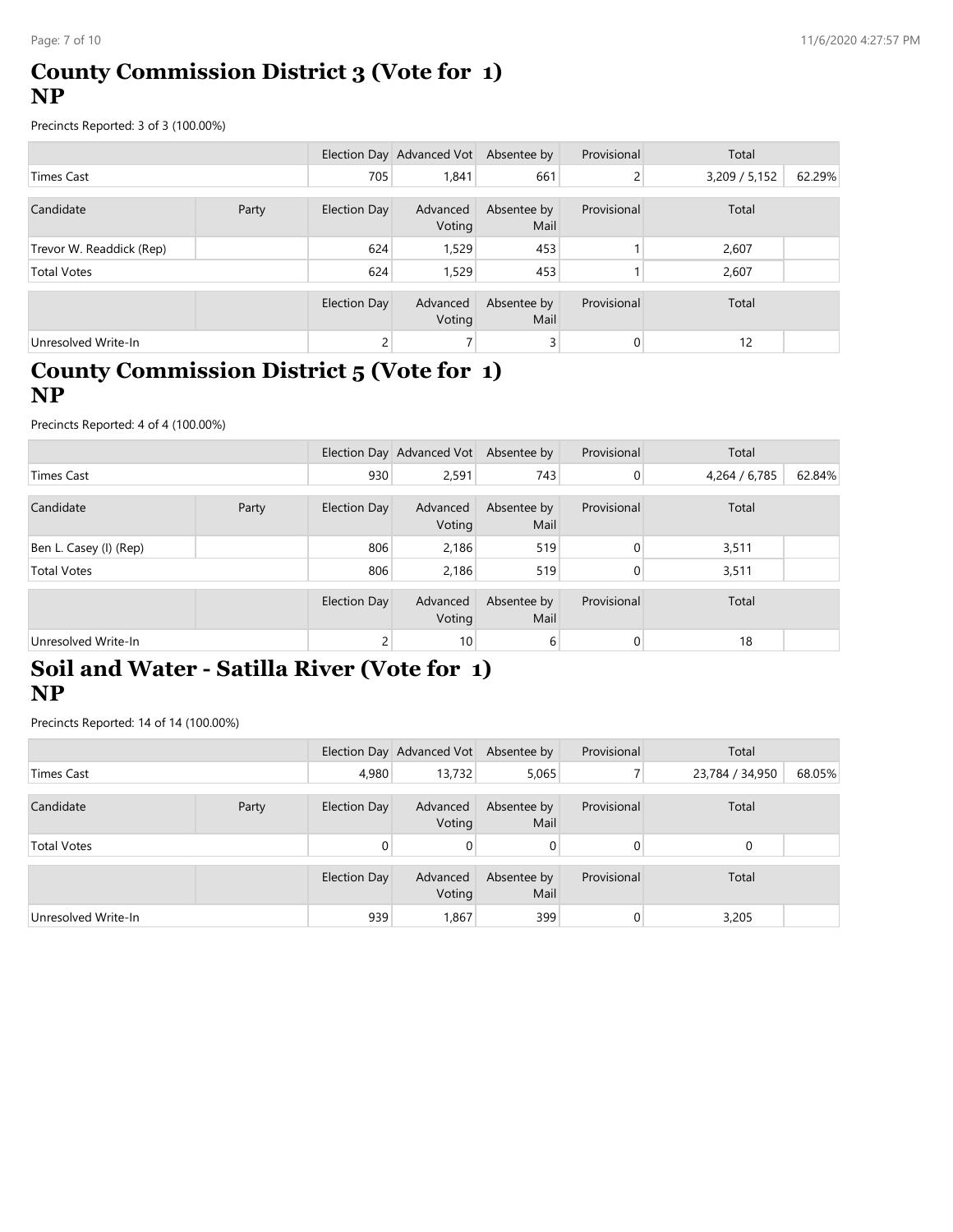# Kingsland City Council Post 1 (Vote for 1) NP

| Page: 8 of 10                                                                                   |       |                     |                                       |                     |              |                | 11/6/2020 4:27:57 PM |
|-------------------------------------------------------------------------------------------------|-------|---------------------|---------------------------------------|---------------------|--------------|----------------|----------------------|
| Kingsland City Council Post 1 (Vote for 1)<br><b>NP</b>                                         |       |                     |                                       |                     |              |                |                      |
| Precincts Reported: 4 of 4 (100.00%)                                                            |       |                     |                                       |                     |              |                |                      |
|                                                                                                 |       |                     | Election Day Advanced Vot Absentee by |                     | Provisional  | Total          |                      |
| <b>Times Cast</b>                                                                               |       | 1,362               | 4,629                                 | 1,490               | $\mathbf{0}$ | 7,481 / 11,923 | 62.74%               |
| Candidate                                                                                       | Party | <b>Election Day</b> | Advanced<br>Voting                    | Absentee by<br>Mail | Provisional  | Total          |                      |
| James Galloway (I)                                                                              |       | 1,097               | 3,694                                 | 1,066               | $\mathbf 0$  | 5,857          |                      |
| <b>Total Votes</b>                                                                              |       | 1,097               | 3,694                                 | 1,066               | $\mathbf 0$  | 5,857          |                      |
|                                                                                                 |       | <b>Election Day</b> | Advanced<br>Voting                    | Absentee by<br>Mail | Provisional  | Total          |                      |
| Unresolved Write-In                                                                             |       | $6 \mid$            | 10 <sup>1</sup>                       | 6                   | $\pmb{0}$    | 22             |                      |
| Kingsland City Council Post 2 (Vote for 1)<br><b>NP</b><br>Precincts Reported: 4 of 4 (100.00%) |       |                     |                                       |                     |              |                |                      |
|                                                                                                 |       |                     | Election Day Advanced Vot Absentee by |                     | Provisional  | Total          |                      |
| <b>Times Cast</b>                                                                               |       | 1,362               | 4,629                                 | 1,490               | $\pmb{0}$    | 7,481 / 11,923 | 62.74%               |
| Candidate                                                                                       | Party | <b>Election Day</b> | Advanced<br>Voting                    | Absentee by<br>Mail | Provisional  | Total          |                      |
| Farran Fullilove                                                                                |       | 1,045               | 3,511                                 | 1,046               | $\pmb{0}$    | 5,602          |                      |
| <b>Total Votes</b>                                                                              |       | 1,045               | 3,511                                 | 1,046               | $\mathbf 0$  | 5,602          |                      |
|                                                                                                 |       | <b>Election Day</b> | Advanced<br>Voting                    | Absentee by<br>Mail | Provisional  | Total          |                      |
| Unresolved Write-In                                                                             |       | 13                  | 29                                    | 6                   | $\mathbf{0}$ | 48             |                      |

# Kingsland City Council Post 2 (Vote for 1) NP

| <b>Times Cast</b>                                                                               |       | 1,362               | 4,629                                 | 1,490               | $\overline{0}$   | 7,481 / 11,923 | 62.74% |
|-------------------------------------------------------------------------------------------------|-------|---------------------|---------------------------------------|---------------------|------------------|----------------|--------|
| Candidate                                                                                       | Party | <b>Election Day</b> | Advanced<br>Voting                    | Absentee by<br>Mail | Provisional      | Total          |        |
| James Galloway (I)                                                                              |       | 1,097               | 3,694                                 | 1,066               | $\overline{0}$   | 5,857          |        |
| <b>Total Votes</b>                                                                              |       | 1,097               | 3,694                                 | 1,066               | $\overline{0}$   | 5,857          |        |
|                                                                                                 |       | <b>Election Day</b> | Advanced<br>Voting                    | Absentee by<br>Mail | Provisional      | Total          |        |
| Unresolved Write-In                                                                             |       | 6                   | 10                                    | $6 \overline{6}$    | $\boldsymbol{0}$ | 22             |        |
| Kingsland City Council Post 2 (Vote for 1)<br><b>NP</b><br>Precincts Reported: 4 of 4 (100.00%) |       |                     |                                       |                     |                  |                |        |
|                                                                                                 |       |                     | Election Day Advanced Vot Absentee by |                     | Provisional      | Total          |        |
| <b>Times Cast</b>                                                                               |       | 1,362               | 4,629                                 | 1,490               | $\overline{0}$   | 7,481 / 11,923 | 62.74% |
| Candidate                                                                                       | Party | <b>Election Day</b> | Advanced<br>Voting                    | Absentee by<br>Mail | Provisional      | Total          |        |
| Farran Fullilove                                                                                |       | 1,045               | 3,511                                 | 1,046               | $\pmb{0}$        | 5,602          |        |
| <b>Total Votes</b>                                                                              |       | 1,045               | 3,511                                 | 1,046               | $\mathbf 0$      | 5,602          |        |
|                                                                                                 |       | <b>Election Day</b> | Advanced<br>Voting                    | Absentee by<br>Mail | Provisional      | Total          |        |
| Unresolved Write-In                                                                             |       | 13                  | 29                                    | 6                   | $\boldsymbol{0}$ | 48             |        |
| <b>St. Marys Mayor (Vote for 1)</b><br><b>NP</b><br>Precincts Reported: 5 of 5 (100.00%)        |       |                     | Election Day Advanced Vot Absentee by |                     | Provisional      | Total          |        |
| <b>Times Cast</b>                                                                               |       | 1,509               | 4,833                                 | 1,968               | 5 <sup>1</sup>   | 8,315 / 11,868 | 70.06% |
| Candidate                                                                                       | Party | <b>Election Day</b> | Advanced<br>Voting                    | Absentee by<br>Mail | Provisional      | Total          |        |
| Jerre Brumbelow                                                                                 |       | 720                 | 2,174                                 | 650                 | $\mathbf{1}$     | 3,545          |        |
| John F. Morrissey (I)                                                                           |       | 615                 | 2,180                                 | 1,108               | $\overline{3}$   | 3,906          |        |
| <b>Total Votes</b>                                                                              |       | 1,335               | 4,354                                 | 1,758               | 4                | 7,451          |        |
|                                                                                                 |       | <b>Election Day</b> | Advanced<br>Voting                    | Absentee by<br>Mail | Provisional      | Total          |        |

# St. Marys Mayor (Vote for 1) NP

| <b>Times Cast</b>                         |       | 1,362               | 4,629                                 | 1,490               | $\overline{0}$ | 7,481 / 11,923 | 62.74% |
|-------------------------------------------|-------|---------------------|---------------------------------------|---------------------|----------------|----------------|--------|
| Candidate                                 | Party | <b>Election Day</b> | Advanced<br>Voting                    | Absentee by<br>Mail | Provisional    | Total          |        |
| Farran Fullilove                          |       | 1,045               | 3,511                                 | 1,046               | $\pmb{0}$      | 5,602          |        |
| <b>Total Votes</b>                        |       | 1,045               | 3,511                                 | 1,046               | $\overline{0}$ | 5,602          |        |
|                                           |       | <b>Election Day</b> | Advanced<br>Voting                    | Absentee by<br>Mail | Provisional    | Total          |        |
| Unresolved Write-In                       |       | 13                  | 29                                    | $6 \overline{6}$    | $\overline{0}$ | 48             |        |
| St. Marys Mayor (Vote for 1)<br><b>NP</b> |       |                     |                                       |                     |                |                |        |
| Precincts Reported: 5 of 5 (100.00%)      |       |                     |                                       |                     |                |                |        |
|                                           |       |                     | Election Day Advanced Vot Absentee by |                     | Provisional    | Total          |        |
| <b>Times Cast</b>                         |       | 1,509               | 4,833                                 | 1,968               | 5 <sup>1</sup> | 8,315 / 11,868 | 70.06% |
| Candidate                                 | Party | <b>Election Day</b> | Advanced<br>Voting                    | Absentee by<br>Mail | Provisional    | Total          |        |
| Jerre Brumbelow                           |       | 720                 | 2,174                                 | 650                 |                | 3,545          |        |
| John F. Morrissey (I)                     |       | 615                 | 2,180                                 | 1,108               | 3              | 3,906          |        |
| <b>Total Votes</b>                        |       | 1,335               | 4,354                                 | 1,758               | 4              | 7,451          |        |
|                                           |       | <b>Election Day</b> | Advanced<br>Voting                    | Absentee by<br>Mail | Provisional    | Total          |        |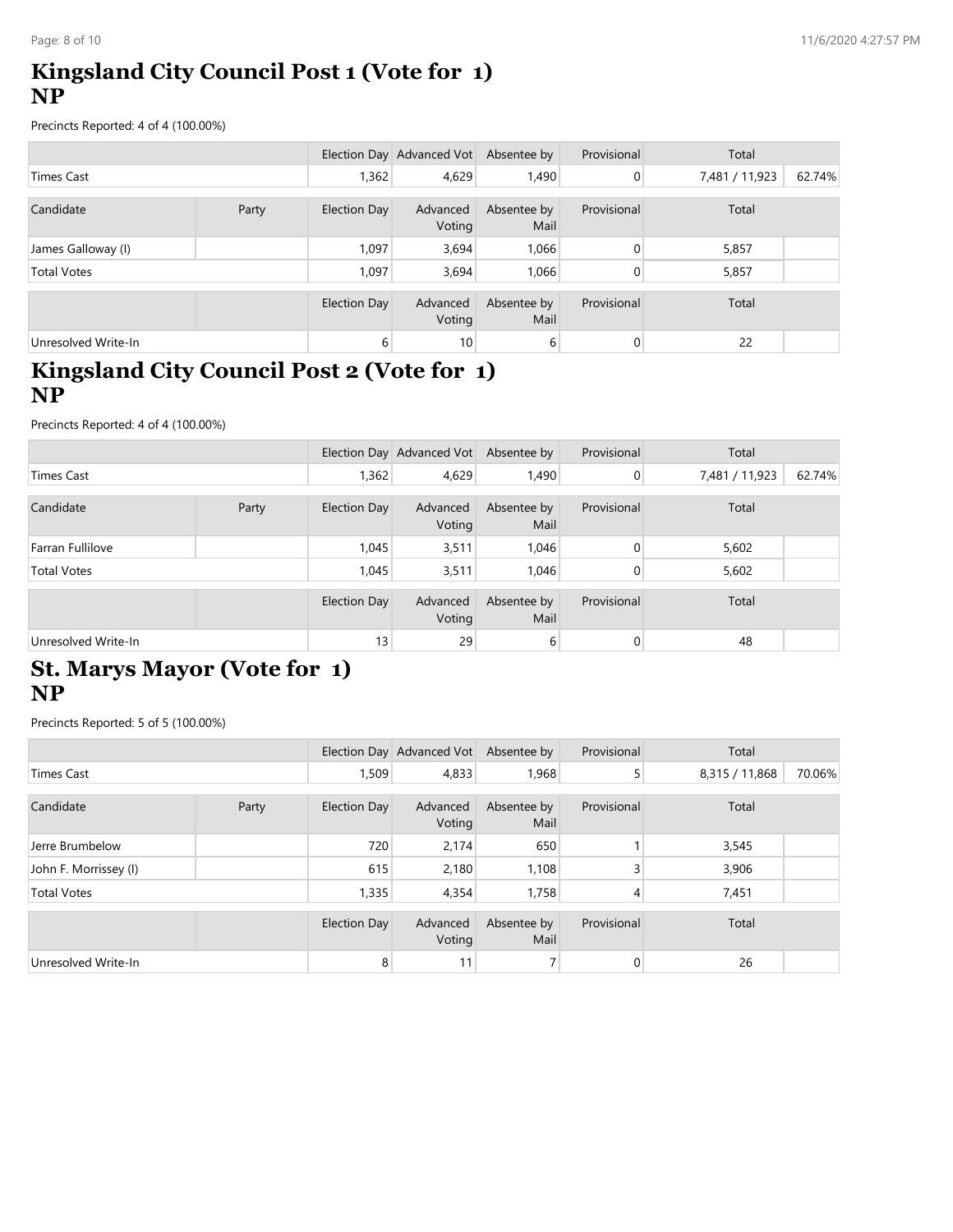# St. Marys City Council Post 4 (Vote for 1) NP

| Page: 9 of 10                                                                                   |       |                     |                                       |                              |                    |                  | 11/6/2020 4:27:57 PM |
|-------------------------------------------------------------------------------------------------|-------|---------------------|---------------------------------------|------------------------------|--------------------|------------------|----------------------|
| <b>St. Marys City Council Post 4 (Vote for 1)</b><br><b>NP</b>                                  |       |                     |                                       |                              |                    |                  |                      |
| Precincts Reported: 5 of 5 (100.00%)                                                            |       |                     |                                       |                              |                    |                  |                      |
|                                                                                                 |       |                     | Election Day Advanced Vot Absentee by |                              | Provisional        | Total            |                      |
| <b>Times Cast</b>                                                                               |       | 1,509               | 4,833                                 | 1,968                        | 5                  | 8,315 / 11,868   | 70.06%               |
| Candidate                                                                                       | Party | <b>Election Day</b> | Advanced<br>Voting                    | Absentee by<br>Mail          | Provisional        | Total            |                      |
| <b>Rindy Howell</b>                                                                             |       | 684                 | 2,078                                 | 666                          | -1                 | 3,429            |                      |
| Dave Reilly (I)                                                                                 |       | 636                 | 2,155                                 | 1,038                        | $\overline{3}$     | 3,832            |                      |
| <b>Total Votes</b>                                                                              |       | 1,320               | 4,233                                 | 1,704                        | 4                  | 7,261            |                      |
|                                                                                                 |       | <b>Election Day</b> | Advanced<br>Voting                    | Absentee by<br>Mail          | Provisional        | Total            |                      |
| Unresolved Write-In                                                                             |       | 8 <sup>1</sup>      | 10                                    | 4                            | $\overline{0}$     | 22               |                      |
| St. Marys City Council Post 5 (Vote for 1)<br><b>NP</b><br>Precincts Reported: 5 of 5 (100.00%) |       |                     |                                       |                              |                    |                  |                      |
|                                                                                                 |       |                     | Election Day Advanced Vot Absentee by |                              | Provisional        | Total            |                      |
| <b>Times Cast</b>                                                                               |       | 1,509               | 4,833                                 | 1,968                        | 5                  | 8,315 / 11,868   | 70.06%               |
| Candidate                                                                                       | Party | <b>Election Day</b> | Voting                                | Advanced Absentee by<br>Mail | Provisional        | Total            |                      |
| Jay Moreno                                                                                      |       | 323                 | 971                                   | 297                          | $\overline{0}$     | 1,591            |                      |
| Allen Rassi (I)                                                                                 |       | 515                 | 2,132                                 | 910                          | $\mathsf{3}$       | 3,560            |                      |
| Cody Smith                                                                                      |       | 495                 | 1,172                                 | 488                          | 1                  | 2,156            |                      |
| <b>Total Votes</b>                                                                              |       | 1,333               | 4,275                                 | 1,695                        | $\overline{4}$     | 7,307            |                      |
|                                                                                                 |       | Election Day        |                                       | Advanced Abcontoo by         | <b>Drovicional</b> | $T_{\Omega}$ tal |                      |

#### St. Marys City Council Post 5 (Vote for 1) NP

| Candidate                                                                                              | Party | <b>Election Day</b> | Advanced<br>Voting                    | Absentee by<br>Mail  | Provisional        | Total          |        |
|--------------------------------------------------------------------------------------------------------|-------|---------------------|---------------------------------------|----------------------|--------------------|----------------|--------|
| <b>Rindy Howell</b>                                                                                    |       | 684                 | 2,078                                 | 666                  | 1                  | 3,429          |        |
| Dave Reilly (I)                                                                                        |       | 636                 | 2,155                                 | 1,038                | 3                  | 3,832          |        |
| <b>Total Votes</b>                                                                                     |       | 1,320               | 4,233                                 | 1,704                | 4                  | 7,261          |        |
|                                                                                                        |       | <b>Election Day</b> | Advanced<br>Voting                    | Absentee by<br>Mail  | Provisional        | Total          |        |
| Unresolved Write-In                                                                                    |       | 8                   | 10                                    | 4                    | $\overline{0}$     | 22             |        |
| St. Marys City Council Post 5 (Vote for 1)<br><b>NP</b>                                                |       |                     |                                       |                      |                    |                |        |
| Precincts Reported: 5 of 5 (100.00%)                                                                   |       |                     |                                       |                      |                    |                |        |
|                                                                                                        |       |                     | Election Day Advanced Vot Absentee by |                      | Provisional        | Total          |        |
| <b>Times Cast</b>                                                                                      |       | 1,509               | 4,833                                 | 1,968                | 5                  | 8,315 / 11,868 | 70.06% |
| Candidate                                                                                              | Party | <b>Election Day</b> | Advanced<br>Voting                    | Absentee by<br>Mail  | Provisional        | Total          |        |
| Jay Moreno                                                                                             |       | 323                 | 971                                   | 297                  | 0                  | 1,591          |        |
| Allen Rassi (I)                                                                                        |       | 515                 | 2,132                                 | 910                  | 3                  | 3,560          |        |
| Cody Smith                                                                                             |       | 495                 | 1,172                                 | 488                  | 1                  | 2,156          |        |
| <b>Total Votes</b>                                                                                     |       | 1,333               | 4,275                                 | 1,695                | 4                  | 7,307          |        |
|                                                                                                        |       | <b>Election Day</b> | Advanced<br>Voting                    | Absentee by<br>Mail  | Provisional        | Total          |        |
| Unresolved Write-In                                                                                    |       | 5 <sup>1</sup>      | 6 <sup>1</sup>                        | 4                    | $\overline{0}$     | 15             |        |
| <b>St. Marys City Council Post 6 (Vote for 1)</b><br><b>NP</b><br>Precincts Reported: 5 of 5 (100.00%) |       |                     |                                       |                      |                    |                |        |
|                                                                                                        |       |                     | Election Day Advanced Vot Absentee by |                      | Provisional        | Total          |        |
| <b>Times Cast</b>                                                                                      |       | 1,509               | 4,833                                 | 1,968                | 5 <sup>1</sup>     | 8,315 / 11,868 | 70.06% |
| Candidate                                                                                              | Party | <b>Election Day</b> | Advanced<br>Voting                    | Absentee by<br>Mail  | Provisional        | Total          |        |
| Nathan Floyd                                                                                           |       | 625                 | 1,981                                 | 486                  | $\overline{3}$     | 3,095          |        |
| Cheryl Honeycutt                                                                                       |       | 310                 | 950                                   | 463                  | $\overline{0}$     | 1,723          |        |
| Lisa A. James                                                                                          |       | 351                 | 1,224                                 | 686                  | 1                  | 2,262          |        |
| <b>Total Votes</b>                                                                                     |       | 1,286               | 4,155                                 | 1,635                | $\vert$            | 7,080          |        |
|                                                                                                        |       | Election Day        |                                       | Advanced Abcontoo by | <b>Drovisional</b> | $T_{\alpha+1}$ |        |

# St. Marys City Council Post 6 (Vote for 1) NP

|                                                   |       |                     | Voting                                | Mail                |                  |                |        |
|---------------------------------------------------|-------|---------------------|---------------------------------------|---------------------|------------------|----------------|--------|
| Jay Moreno                                        |       | 323                 | 971                                   | 297                 | $\pmb{0}$        | 1,591          |        |
| Allen Rassi (I)                                   |       | 515                 | 2,132                                 | 910                 | 3                | 3,560          |        |
| Cody Smith                                        |       | 495                 | 1,172                                 | 488                 |                  | 2,156          |        |
| <b>Total Votes</b>                                |       | 1,333               | 4,275                                 | 1,695               | 4                | 7,307          |        |
|                                                   |       | <b>Election Day</b> | Advanced<br>Voting                    | Absentee by<br>Mail | Provisional      | Total          |        |
| Unresolved Write-In                               |       |                     | 6 <sup>1</sup>                        | 4                   | $\boldsymbol{0}$ | 15             |        |
| <b>NP</b><br>Precincts Reported: 5 of 5 (100.00%) |       |                     |                                       |                     |                  |                |        |
|                                                   |       |                     |                                       |                     |                  |                |        |
|                                                   |       |                     | Election Day Advanced Vot Absentee by |                     | Provisional      | Total          |        |
| <b>Times Cast</b>                                 |       | 1,509               | 4,833                                 | 1,968               | 5 <sup>1</sup>   | 8,315 / 11,868 | 70.06% |
| Candidate                                         | Party | <b>Election Day</b> | Advanced<br>Voting                    | Absentee by<br>Mail | Provisional      | Total          |        |
| Nathan Floyd                                      |       | 625                 | 1,981                                 | 486                 | 3                | 3,095          |        |
| Cheryl Honeycutt                                  |       | 310                 | 950                                   | 463                 | 0                | 1,723          |        |
| Lisa A. James                                     |       | 351                 | 1,224                                 | 686                 |                  | 2,262          |        |
| <b>Total Votes</b>                                |       | 1,286               | 4,155                                 | 1,635               | 4                | 7,080          |        |
|                                                   |       | <b>Election Day</b> | Advanced<br>Voting                    | Absentee by<br>Mail | Provisional      | Total          |        |